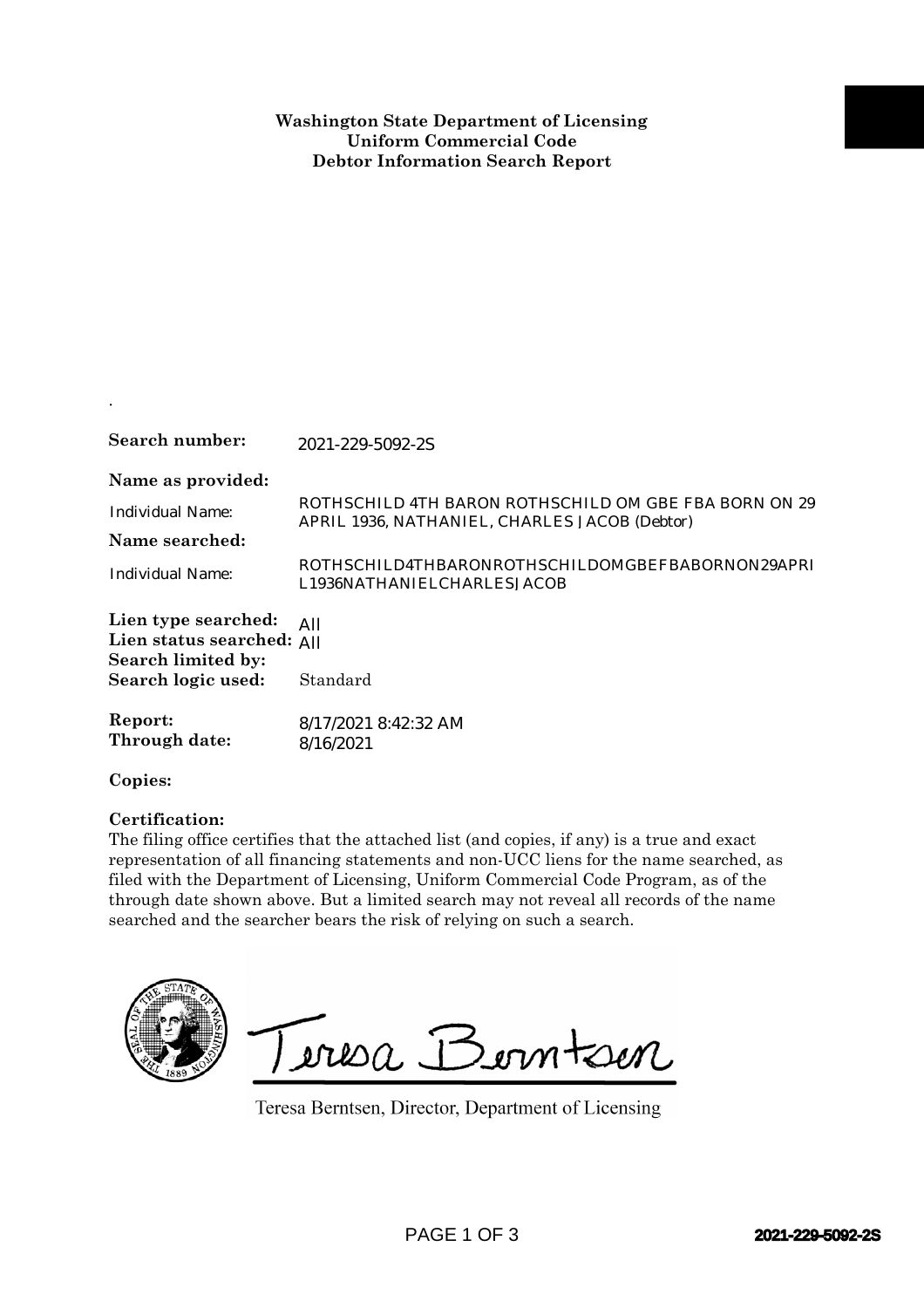1 of 1 Initial Financing Statement File Number: 2017-317-6089-2 Date and time filed: 11/13/2017 1:20:00 AM Lapse date: NONE (D) de Rothschild born on 29 Aug 1931, Sir Evelyn, Robert Adrian Ascott Estate Office Leighton Buzzard<br>Bedfordshire. LU7 OPS GB Bedfordshire. (D) de Rothschild born on 2 July 1954, Lynn, Forester Ascott Estate Office Leighton Buzzard Bedfordshire, LU7 OPS GB (D) Rothschild Global Advisory Level 34 88 Phillip Street Sydney<br>NSW Australia Sydney, 2000 AU NSW Australia Sydney, (D) Rothschild Australia Limited Level-21, 120 Collins St, Melbourne 3000 AU (D) Rothschild, 4th Baron Rothschild, OM GBE FBA born on 29 April 1936, Nathaniel, Charles Jacob Waddesdon, Aylesbury, Buckinghamshire,, HP18 0JH GB (D) Rothschild (Dunn) born on 28 April 1935, Serena Mary, Mary Ascott Estate Office Leighton Buzzard Bedfordshire, LU7 0PS GB (D) Federal Reserve Bank of New York 33 Liberty Street New York, NY 10045 USA (D) Vatican City American Embassy to the Holy See via Sallustiana, Rome, 4900187 IT Sallustiana, Rome,<br>Rome, IT. 4900187 Rome, IT, 4900187 VA (S) Bush aka God Almighty, George, Herbert Walker 27a Playden Way Balga, 6061 AU (S) Rothschild aka God Almighty, Mayer, Amschel 27a Playden Way<br>Balga, 6061 Balga,  $6061$  AU Assignor Bush, George, Walker PO Box 259000 Dallas, TX 75225-9000 USA Assignor National Aeronautics and Space Administration (NASA) Suite GC-21 300 E Street, SW Washington DC, WA 20546 USA History:<br>Type of Record Date & Time Filed File#  $#PGS$ -------------- ----------------- ----- ----

\_\_\_\_\_\_\_\_\_\_\_\_\_\_\_\_\_\_\_\_\_\_\_\_\_\_\_\_\_\_\_\_\_\_\_\_\_\_\_\_\_\_\_\_\_\_\_\_\_\_\_\_\_\_\_\_\_\_\_\_\_\_\_\_\_\_\_\_\_\_\_\_\_\_\_\_